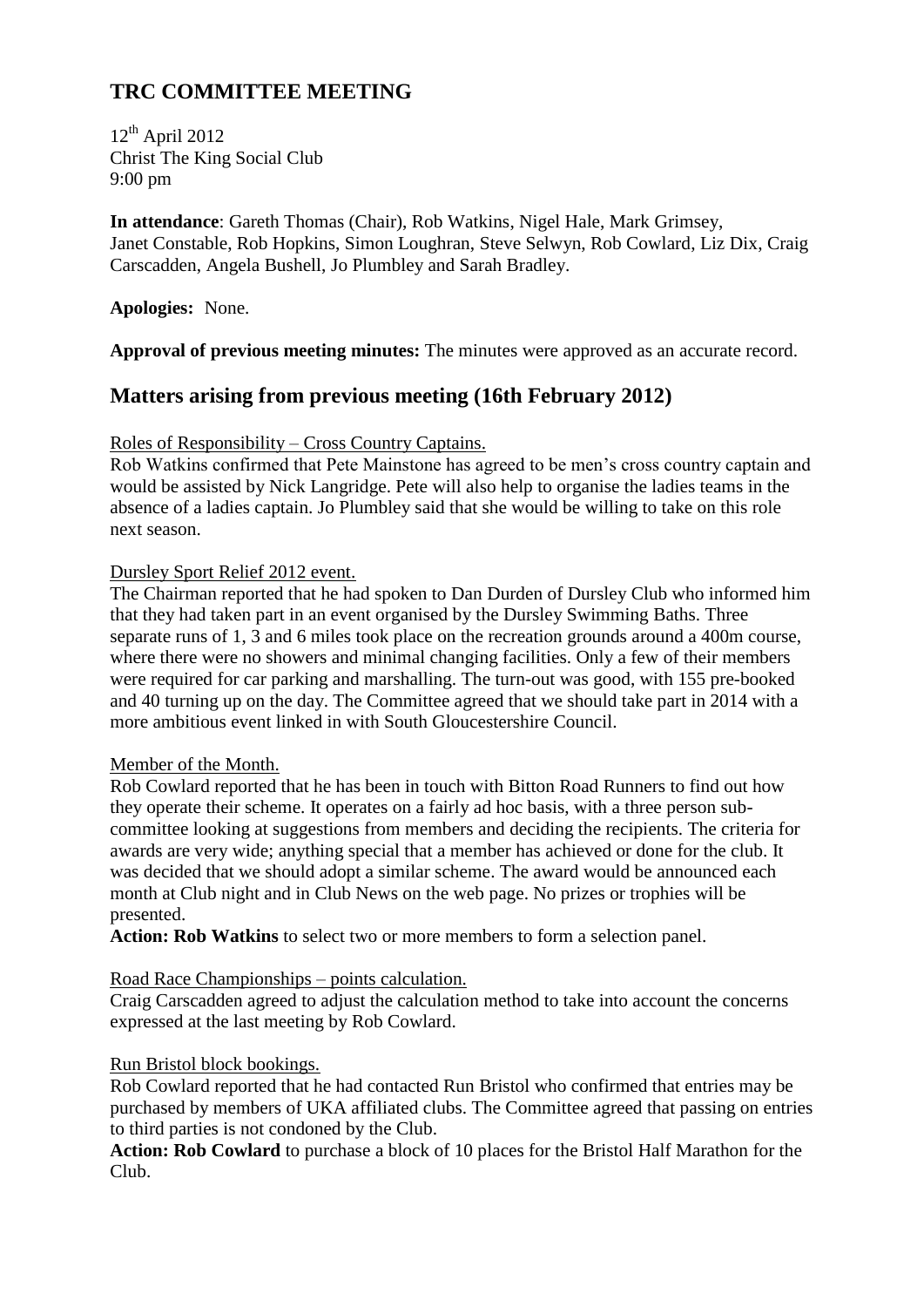# **Treasurer's Report**

The Treasurer reported a current account balance of £7244.89 with £54.23 cash in hand and deposit account balance of £5,188.36. There was a surplus of income against expenditure for the year to date of £1996.87. The Riverbank Rollick showed a final profit of £1892. On-line payment of subscriptions continues not to be very popular.

The 2011 audit has been completed and the auditor has approved the accounts as presented. The Committee agreed that the Club should make a small gift to the auditor.

The web site provider has now been paid and no further loss of service is expected.

**Action: Treasurer** to present a gift or donation to the auditor to express our thanks.

# **Secretary's Report**

Two new members have joined since the last meeting: 636: Ross Phillips 637: Anna Fischer The membership total now stands at 126, of whom 35 have paid for individual England Athletics membership. It is of concern that a large number of new members joining in 2011 have not renewed their memberships. The Chairman reported that he has sent out reminders to 12 members who have not yet paid their subscriptions.

The Club's membership of Avon Athletics Association has been renewed, the fee for this year being increased to £30. Membership of the Association of Running Clubs has also been renewed, the fee for 2012 being £209. The Secretary will shortly be renewing the Club's affiliation to England Athletics and registering individual members who have paid £5 for membership. A number of members who took out individual memberships last year have chosen not to renew this year. In order to be able to re-register them in the future it has been suggested by England Athletics that they be registered as Social Members. If they re-join in the future this can be changed back to Competing Member.

# **Sundayshill 10K.**

The Chairman reported that on-line entry has been set up with Fabian4 with entry fees set to £8 or £6 (affiliated). Entries on the day will be charged at £9 or £7 (affiliated). The race permit has been obtained and the police informed. In the light of many competing events and the low turn-out last year (130 entrants) the Chairman stressed the need for publicity. He has prepared a press announcement to be submitted to the local press nearer the time and has got Runner's World magazine to list it. He will also get in touch with PROPS regarding fund raising at the event.

**Action: Chairman** to contact PROPS.

**Action: All committee members** to actively promote the race.

# **Summer Handicap.**

Rob Watkins reported that he has received the following dates from Wilf Burke  $17<sup>th</sup>$  May –  $14<sup>th</sup>$  June –  $12<sup>th</sup>$  July

It was pointed out that  $12<sup>th</sup>$  July clashes with the Sundayshill 10K and it was agreed that  $5<sup>th</sup>$ July would be a good date. Rob Cowlard suggested that we operate a staggered start, with the slower runners starting first.

**Action**: **Rob Watkins** to agree a new date for the third race with Wilf Burke and propose a staggered start.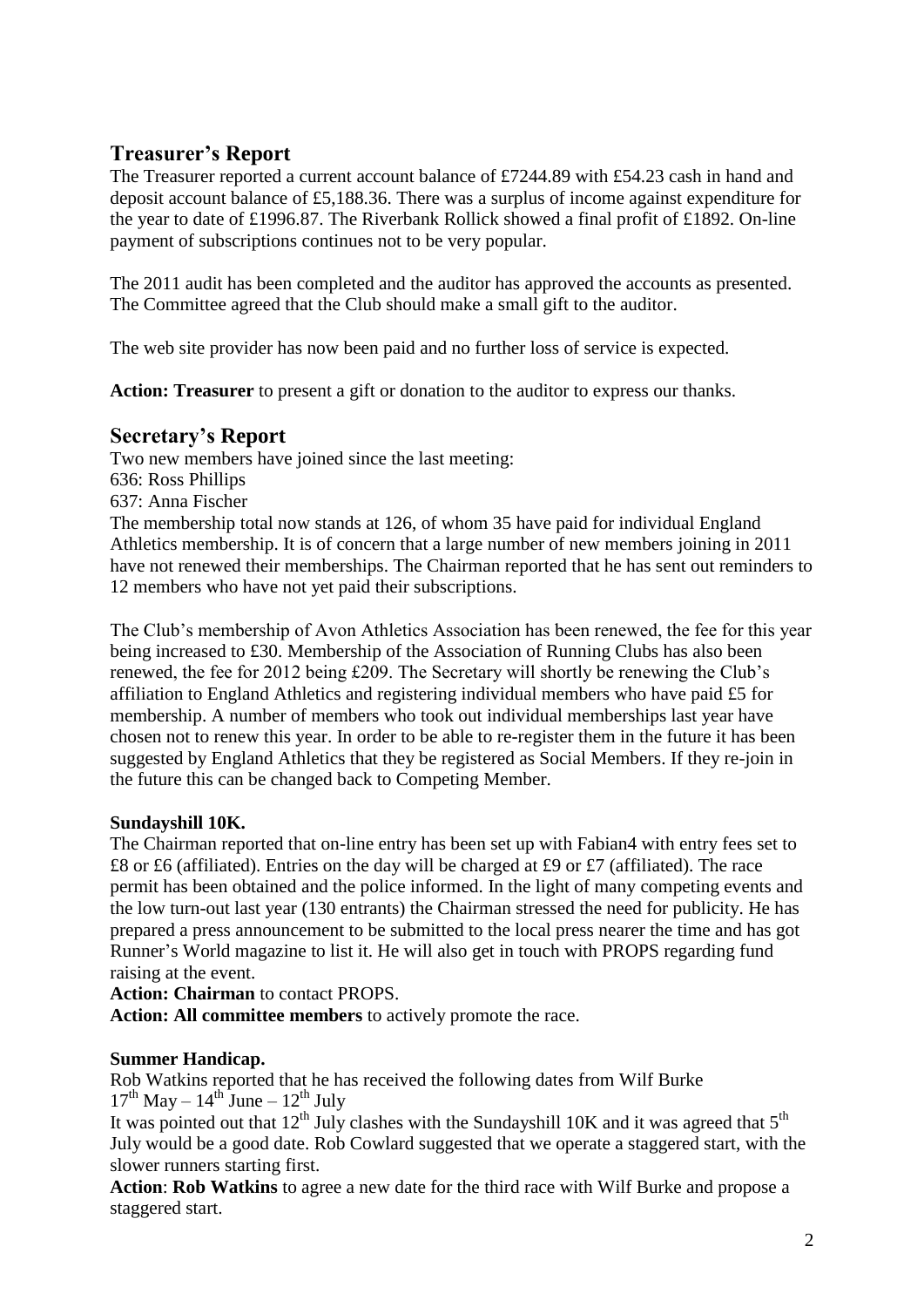#### **Summer Party.**

Janet Constable and Sarah Bradley confirmed they will get together and make the arrangements for the Summer Party. It was agreed that we should hold it on July  $14<sup>th</sup>$  at Lodge Farm and Rob Watkins stated that he would confirm this with Cathy. It was assumed that with a charge of £5 per person and an expected attendance of 100 the budget should be around £500.

**Action: Janet Constable and Sarah Bradley** to provide an estimate for the next meeting of the cost of hiring a band, marquee and provision of drink.

#### **Helen Ralphs Trophy.**

The Committee were not able to identify an obvious recipient from the list of members who have newly joined in 2011 and 2012. A suggestion was put forward by a member of the Committee which was agreed by all. The recipient will be announced at the Summer Party. **Action: Janet Constable** to prepare the trophy

#### **Trophies.**

Janet Constable presented a spreadsheet detailing the trophies we present, what they are awarded for, what the qualifying period is, how many need to be bought each year and when they are to be engraved and presented. There were a few gaps in the chart which the Committee were able to fill in. The Chairman expressed his thanks to Janet for the work she put in to bring together this information. Some of the records of past winners were incomplete.

**Action: Janet Constable** to consult with Arthur Renshaw and John Grimsey to find records of past winners of Club trophies.

# **Race Equipment.**

No further information from Jim Godden.

# **Try Athletics Day.**

The event has been publicised and will go ahead on Thursday  $19<sup>th</sup>$  April at 7:00pm in Munday Playing Fields. For further publicity the Chairman will send out a press release and Rob Watkins will put an announcement on the Club web site. Liz Dix asked for some people to arrive at 6:00pm to help set up the tent and cake stall. We will have the kit table, which Jo Williams will run. The usual groups will go off for a run which will be a mix of road and path with opportunities for turning off for those who want a shorter distance. It was asked if the pavilion will be available to us.

**Action: Liz Dix** to ask the groundsman if we can have use of the pavilion and if there is a charge for it.

**Action: Chairman** to send out a press release.

**Action: Rob Watkins** to work out a suitable route.